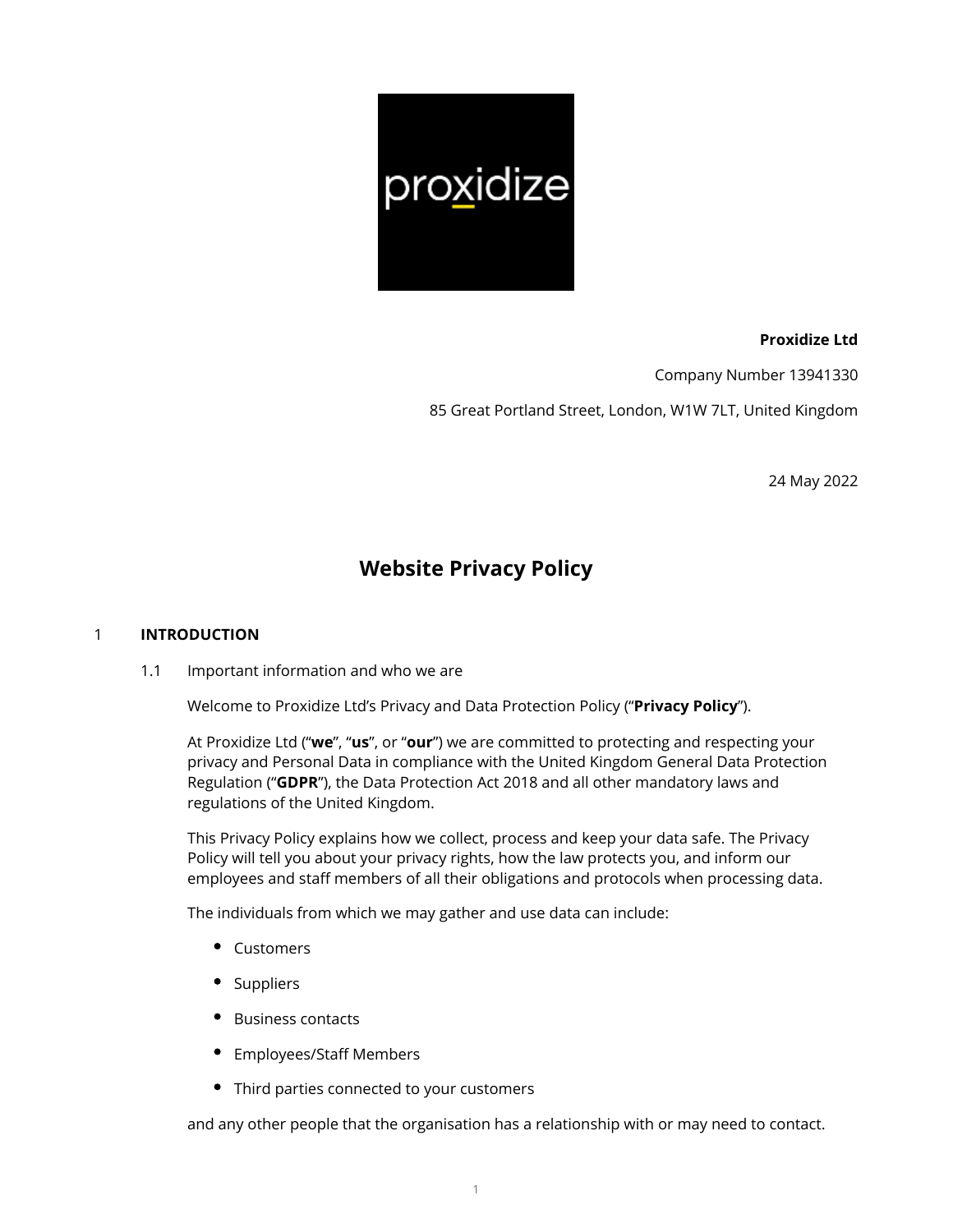This Privacy Policy applies to all our employees and staff members and all Personal Data processed at any time by us.

1.2 Who is Your Data Controller

Proxidize Ltd is your Data Controller and responsible for your Personal Data. We are not obliged by the GDPR to appoint a data protection officer and have not voluntarily appointed one at this time. Therefore, any inquiries about your data should either be sent to us on email at support@proxidize.com or sent in a letter to 85 Great Portland Street, London, W1W 7LT, United Kingdom.

You have the right to make a complaint at any time to the Information Commissioner's Office (ICO), the UK supervisory authority for data protection issues (www.ico.org.uk). We would, however, appreciate the chance to deal with your concerns before you approach the ICO so please contact us in the first instance.

1.3 Processing Data on Behalf of a Controller and Processors' responsibility to you

In discharging our responsibilities as a Data Controller we have employees who will deal with your data on our behalf (known as "**Processors**"). Therefore, the responsibilities described below may be assigned to an individual, or may be taken to apply to the organisation as a whole. The Data Controller and our Processors have the following responsibilities:

- Ensure that all processing of Personal Data is governed by one of the legal bases laid out in the GDPR (see 2.2 below for more information on those bases);
- Ensure that Processors authorised to process Personal Data have committed themselves to confidentiality or are under an appropriate statutory obligation of confidentiality;
- Implement appropriate technical and organisational measures to ensure a level of security appropriate to the risk associated with the processing of Personal Data;
- Obtain the prior specific or general authorisation of the Controller before engaging another Processor;
- Assist the Controller in the fulfilment of the Controller's obligation to respond to requests for exercising the data subject's rights;
- Make available to the Controller all information necessary to demonstrate compliance with the obligations laid down in the GDPR and allow for and contribute to audits, including inspections, conducted by the Controller or another auditor mandated by the Controller;
- Maintain a record of all categories of processing activities carried out on behalf of a Controller;
- Cooperate, on request, with the supervisory authority in the performance of its tasks;
- Ensure that any person acting under the authority of the Processor who has access to Personal Data does not process Personal Data except on instructions from the Controller; and
- Notify the Controller without undue delay after becoming aware of a Personal Data Breach;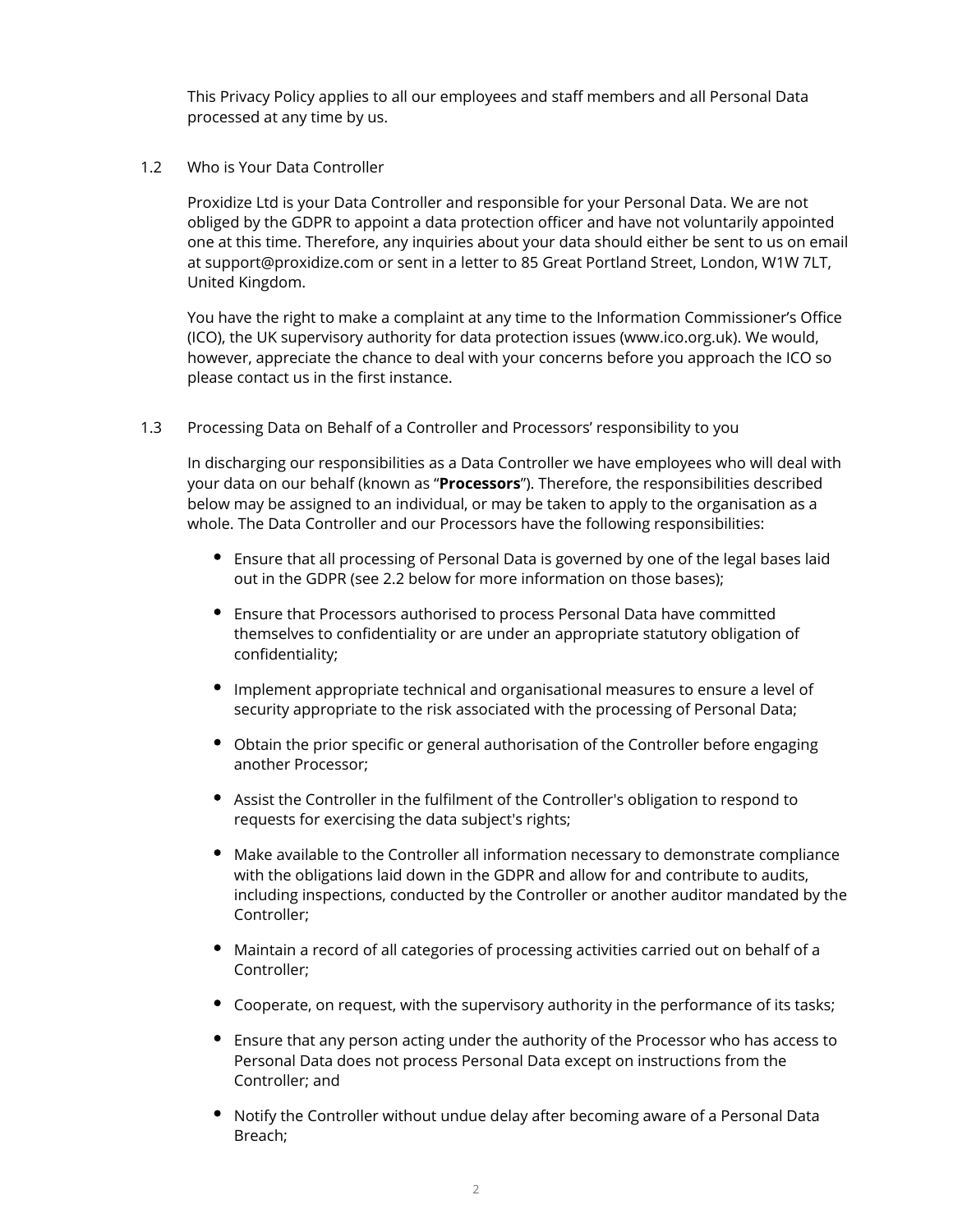## 2 **LEGAL BASIS FOR DATA COLLECTION**

#### 2.1 Types of Data / Privacy Policy Scope

"**Personal Data**" means any information about an individual from which that person can be identified. It does not include data where the identity has been removed (anonymous data).

We may collect, use, store and transfer different kinds of Personal Data about you which we have grouped together below. Not all of the following types of data will necessarily be collected from you but this is the full scope of data that we collect and when we collect it from you:

- Profile/Identity Data: This is data relating to your first name, last name, gender, date of birth.
- Contact Data: This is data relating to your phone number, addresses, email addresses, phone numbers.
- Marketing and Communications Data: This is your preferences in receiving marketing information and other information from us.
- **Billing Data: This is information relating to your debit and credit card information such** as the name attached to your payment details and your billing address.
- Financial Data: These are your banking details e.g. your account number and sort code.
- Transactional Data: This is information of details and records of all payments you have made for our services or products.

We do not collect any Special Categories of Personal Data about you (this includes details about your race or ethnicity, religious or philosophical beliefs, sex life, sexual orientation, political opinions, trade union membership, information about your health, and genetic and biometric data). Nor do we collect any information about criminal convictions and offences.

#### 2.2 The Legal Basis for Collecting That Data

There are a number of justifiable reasons under the GDPR that allow collection and processing of Personal Data. The main avenues we rely on are:

- "**Consent**": Certain situations allow us to collect your Personal Data, such as when you tick a box that confirms you are happy to receive email newsletters from us, or 'opt in' to a service.
- "**Contractual Obligations**": We may require certain information from you in order to fulfil our contractual obligations and provide you with the promised service.
- "**Legal Compliance**": We're required by law to collect and process certain types of data, such as fraudulent activity or other illegal actions.
- "**Legitimate Interest**": We might need to collect certain information from you to be able to meet our legitimate interests - this covers aspects that can be reasonably expected as part of running our business, that will not have a material impact on your rights, freedom or interests. Examples could be your address, so that we know where to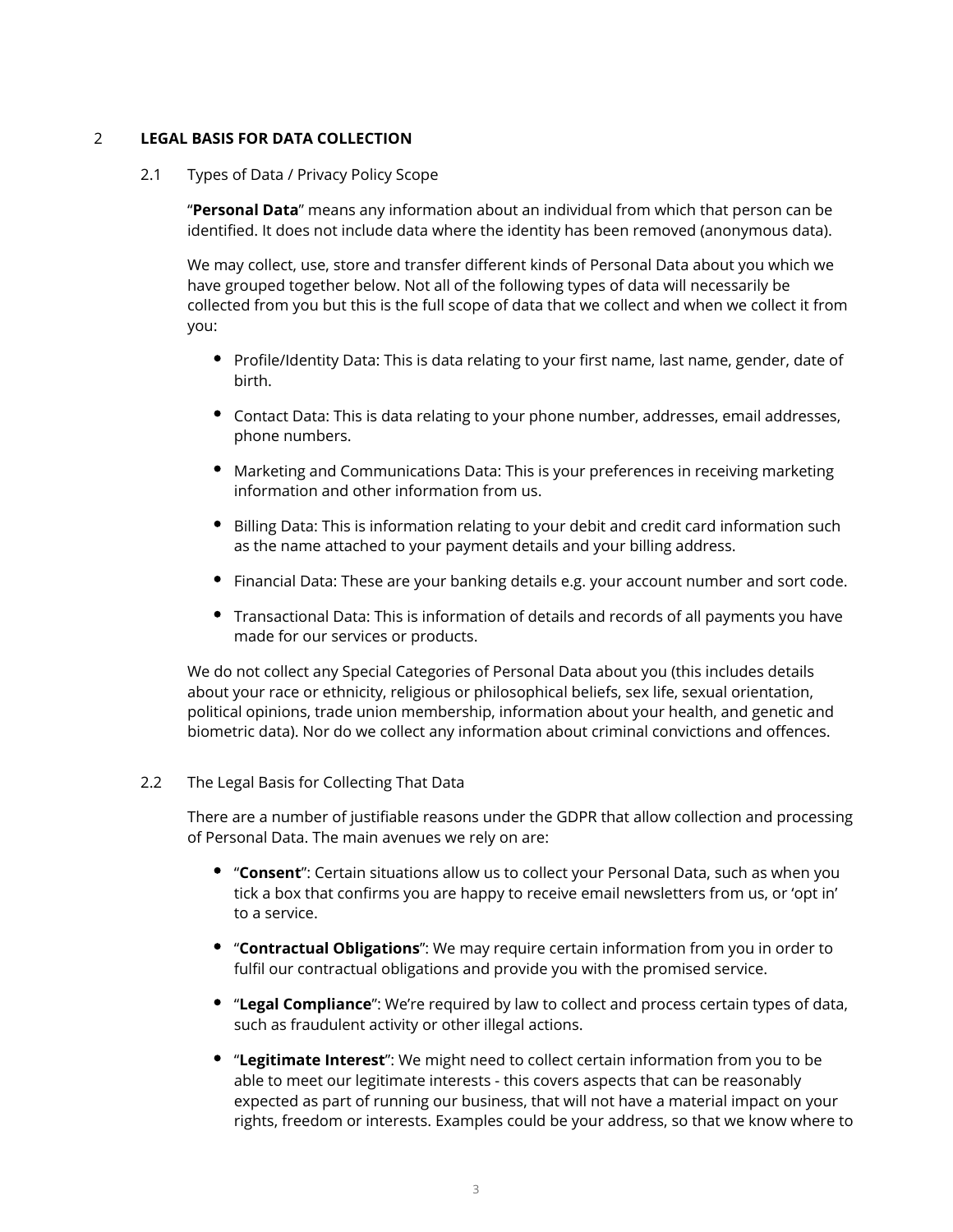deliver something to, or your name, so that we have a record of who to contact moving forwards.

## 3 **HOW WE USE YOUR PERSONAL DATA**

#### 3.1 Our Uses

We will only use your Personal Data when the law allows us to. Set out below is a table containing the different types of Personal Data we collect and the lawful basis for processing that data. Please refer to section 2.2 for more information on the lawful basis listed in the table below.

Examples provided in the table below are indicative in nature and the purposes for which we use your data may be broader than described but we will never process your data without a legal basis for doing so and it is for a related purpose. For further inquiries please contact us.

| <b>Activity</b>                                      | <b>Type of data</b>                      | <b>Legal</b><br><b>Justification</b> | Lawful basis for processing data                                                                                          |
|------------------------------------------------------|------------------------------------------|--------------------------------------|---------------------------------------------------------------------------------------------------------------------------|
| When a<br>customer signs<br>up or places an<br>order | Profile/Identity<br>Data<br>Contact Data | Consent                              | We need to process this data so<br>that we know who and where to<br>charge for the products you have<br>purchased from us |
|                                                      | Marketing and<br>Communications<br>Data  |                                      |                                                                                                                           |
|                                                      | <b>Billing Data</b>                      |                                      |                                                                                                                           |
|                                                      | Transactional<br>Data                    |                                      |                                                                                                                           |
|                                                      | <b>Technical Data</b>                    |                                      |                                                                                                                           |
|                                                      | Customer<br>Support Data                 |                                      |                                                                                                                           |
|                                                      | Usage Data                               |                                      |                                                                                                                           |

# 3.2 Marketing and Content Updates

You will receive marketing and new content communications from us if you have created an account and chosen to opt into receiving those communications. From time to time we may make suggestions and recommendations to you about goods or services that may be of interest to you.

#### 3.3 Change of Purpose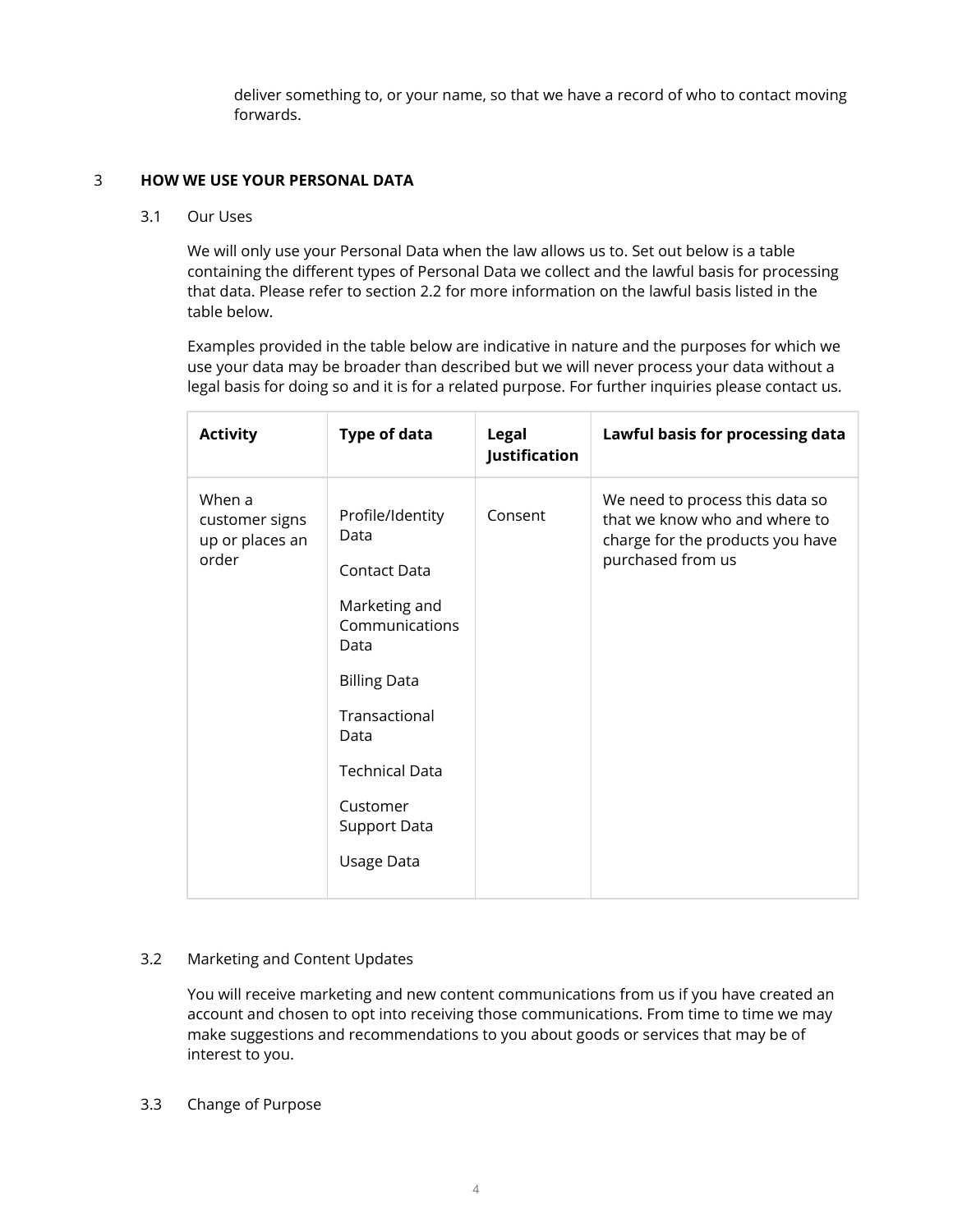We will only use your Personal Data for the purposes for which we collected it, unless we reasonably consider that we need to use it for another reason and that reason is compatible with the original purpose. If you wish to get an explanation as to how the processing for the new purpose is compatible with the original purpose, please contact us.

If we need to use your Personal Data for an unrelated purpose, we will notify you and we will explain the legal basis which allows us to do so.

Please note that we may process your Personal Data without your knowledge or consent, in compliance with the above rules, where this is required or permitted by law.

## 4 **YOUR RIGHTS AND HOW YOU ARE PROTECTED BY US**

4.1 What Control Do I Have Over Proxidize Ltd's Use Of My Personal Data?

You may delete your account at any time – this will remove your account page from our systems and our related software.

We guarantee this will delete all stored data.

Your account information will be protected by a password for your privacy and security. You need to prevent unauthorized access to your account and personal information by selecting and protecting your password appropriately and limiting access to your computer or device and by signing off after you have finished accessing your account.

You can access information associated with your account by logging into your account you created with us.

Your account information will be protected by a password for your privacy and security. You need to prevent unauthorized access to your account and personal information by selecting and protecting your password appropriately and limiting access to your computer or device and by signing off after you have finished accessing your account.

California Privacy Rights: Under California Civil Code sections 1798.83-1798.84, California residents are entitled to ask us for a notice identifying the categories of personal customer information which we share with our affiliates and/or third parties for marketing purposes, and providing contact information for such affiliates and/or third parties. If you are a California resident and would like a copy of this notice, please submit a written request to support@proxidize.com.

#### 4.2 How Does Proxidize Ltd Protect Customers' Personal Data?

We are concerned with keeping your data secure and protecting it from inappropriate disclosure. We implement a variety of security measures to ensure the security of your Personal Data on our systems, including We implement certain security measures to ensure the security of your Personal Data on our systems, including SSL/TLS and HSTS.. Any Personal Data collected by us is only accessible by a limited number of employees who have special access rights to such systems and are bound by obligations of confidentiality. If and when we use subcontractors to store your data, we will not relinquish control of your Personal Data or expose it to security risks that would not have arisen had the data remained in our possession. However, unfortunately no transmission of data over the internet is guaranteed to be completely secure. It may be possible for third parties not under the control of Proxidize Ltd to intercept or access transmissions or private communications unlawfully. While we strive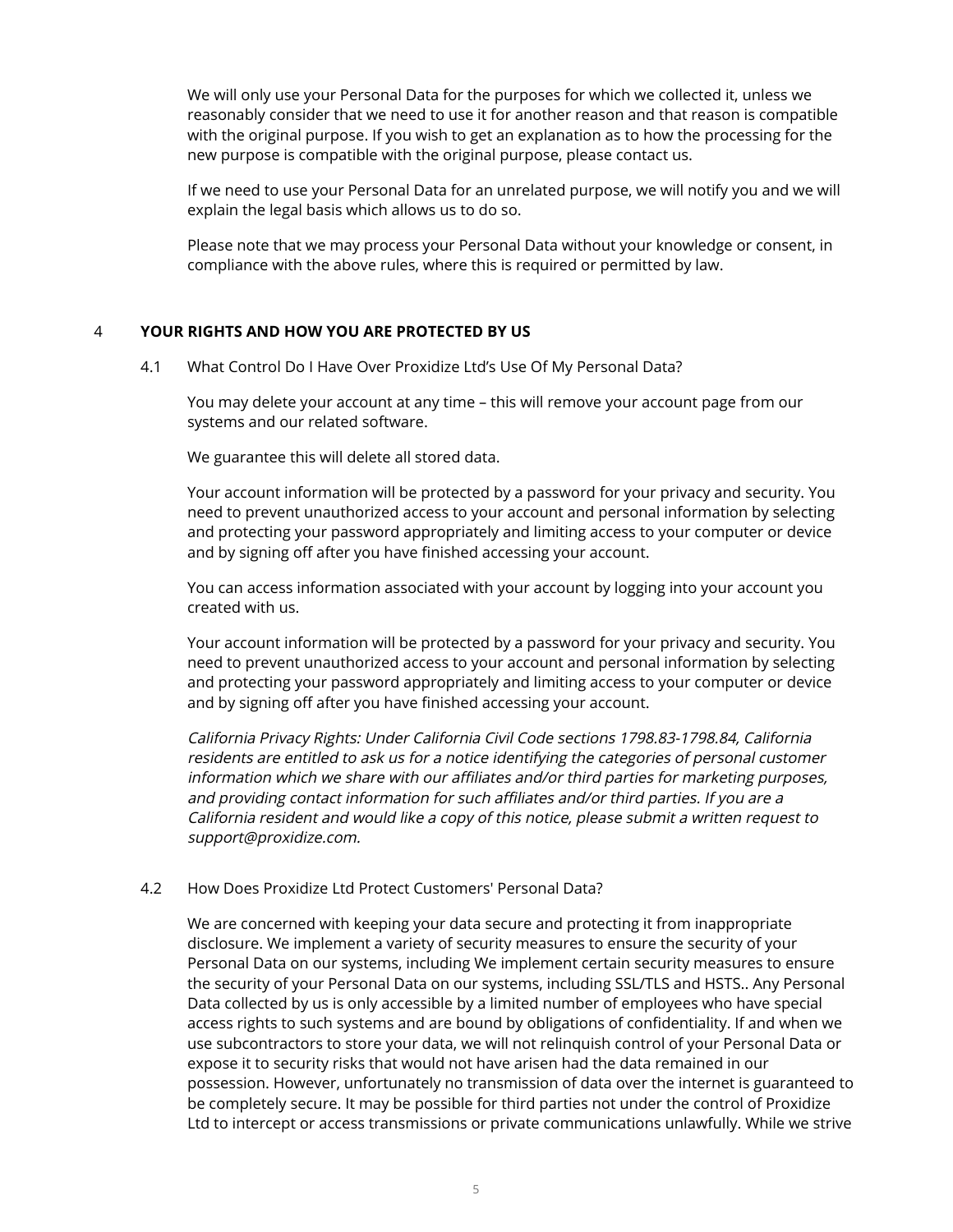to protect your Personal Data, we cannot ensure or warrant the security of any Personal Data you transmit to us. Any such transmission is done at your own risk. If you believe that your interaction with us is no longer secure, please contact us.

4.3 Opting Out Of Marketing Promotions

You can ask us to stop sending you marketing messages at any time by Unsubscribe button or email support@proxidize.com.

Where you opt out of receiving these marketing messages, we will continue to retain other Personal Data provided to us as a result of interactions with us not related to your marketing preferences.

4.4 How to Request your Data and the Process for Obtaining it

You will not have to pay a fee to access your Personal Data (or to exercise any of the other rights). However, if your request is clearly unfounded, we could refuse to comply with your request.

We may need to request specific information from you to help us confirm your identity and ensure you have the right to access your Personal Data (or to exercise any of your other rights). This is a security measure to ensure that Personal Data is not disclosed to any person who has no right to receive it. We may also contact you to ask you for further information in relation to your request to speed up our response.

# 5 **YOUR DATA AND THIRD PARTIES**

5.1 Will We Share Your Data With Third Parties?

We may also share Personal Data with interested parties in the event that Proxidize Ltd anticipates a change in control or the acquisition of all or part of our business or assets or with interested parties in connection with the licensing of our technology.

If Proxidize Ltd is sold or makes a sale or transfer, we may, in our sole discretion, transfer, sell or assign your Personal Data to a third party as part of or in connection with that transaction. Upon such transfer, the Privacy Policy of the acquiring entity may govern the further use of your Personal Data. In all other situations your data will still remain protected in accordance with this Privacy Policy (as amended from time to time).

We may share your Personal Data at any time if required for legal reasons or in order to enforce our terms or this Privacy Policy.

## 6 **HOW LONG WILL WE RETAIN YOUR DATA FOR?**

We will only retain your Personal Data for as long as reasonably necessary to fulfil the purposes we collected it for. We may retain your Personal Data for a longer period than usual in the event of a complaint or if we reasonably believe there is a prospect of litigation in respect to our relationship with you.

## 7 **AGE LIMIT FOR OUR USERS**